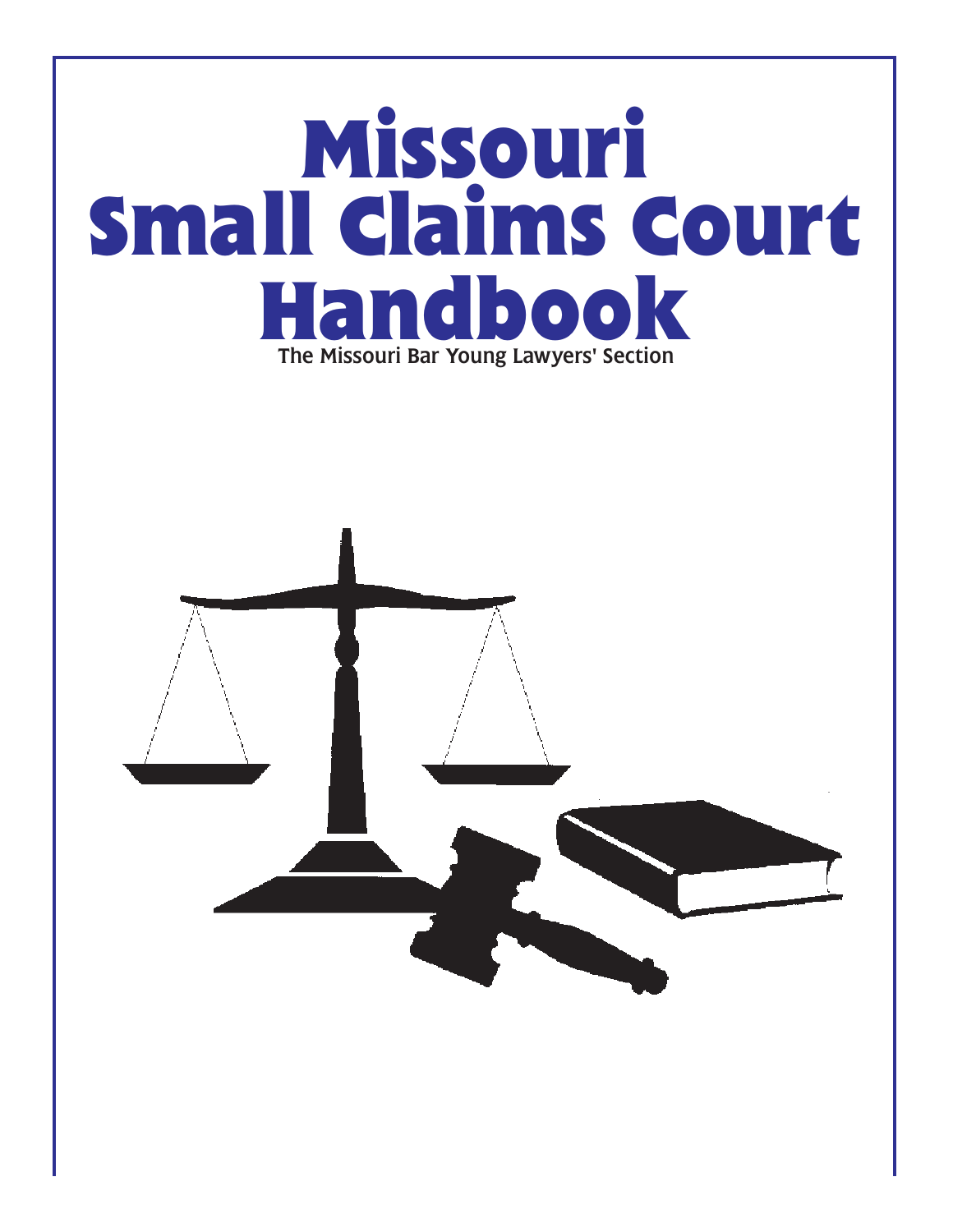# TABLE OF CONTENTS

#### **Page 2018 Page 2018**

| I.   |                 |                                                                                                 |  |
|------|-----------------|-------------------------------------------------------------------------------------------------|--|
| II.  |                 |                                                                                                 |  |
|      | A.<br><b>B.</b> | WHEN YOU MUST SUE                                                                               |  |
|      | C.              |                                                                                                 |  |
| III. |                 |                                                                                                 |  |
|      | A.              |                                                                                                 |  |
|      |                 | Get Correct Name, Address and Telephone Number of<br>$\perp$ .<br>Person or Business to be Sued |  |
|      |                 | How to Determine Type of Business for Purpose of Naming Defendant<br>2.                         |  |
|      |                 | Choose the Right Court ("Venue")<br>3.                                                          |  |
|      |                 | Filing for Minors (Under Age 18)<br>4.                                                          |  |
|      |                 | State Your Claim<br>5.                                                                          |  |
|      | <b>B.</b>       | Pay the Court Costs<br>6.                                                                       |  |
|      | $C_{\cdot}$     |                                                                                                 |  |
|      |                 | Serving Notice on the Defendant<br>1.                                                           |  |
|      |                 | Alternative Methods of Serving Notice on Defendant<br>2.                                        |  |
|      |                 | <b>Failed Service of Summons</b><br>3.                                                          |  |
|      |                 | Postponement of the Trial<br>4.                                                                 |  |
|      | D.              |                                                                                                 |  |
|      |                 | If You Are Being Sued<br>1.                                                                     |  |
|      |                 | Counterclaims<br>2.                                                                             |  |
|      | E.              |                                                                                                 |  |
|      |                 | Before Court: Preparing Yourself<br>1.                                                          |  |
|      |                 | During Court: Proving Your Claim<br>2.                                                          |  |
|      |                 | After Court: Getting Your Money and Appeals<br>3.                                               |  |
| IV.  |                 |                                                                                                 |  |
|      | A.              |                                                                                                 |  |
|      | <b>B.</b>       |                                                                                                 |  |
|      |                 | Garnishing Wages<br>1.                                                                          |  |
|      |                 | 2. Garnishing a Bank Account                                                                    |  |
|      |                 | 3.<br>Executing Your Garnishment Action (Wages or Bank Account)                                 |  |
|      | C.              |                                                                                                 |  |
|      | D.              |                                                                                                 |  |
| V.   |                 |                                                                                                 |  |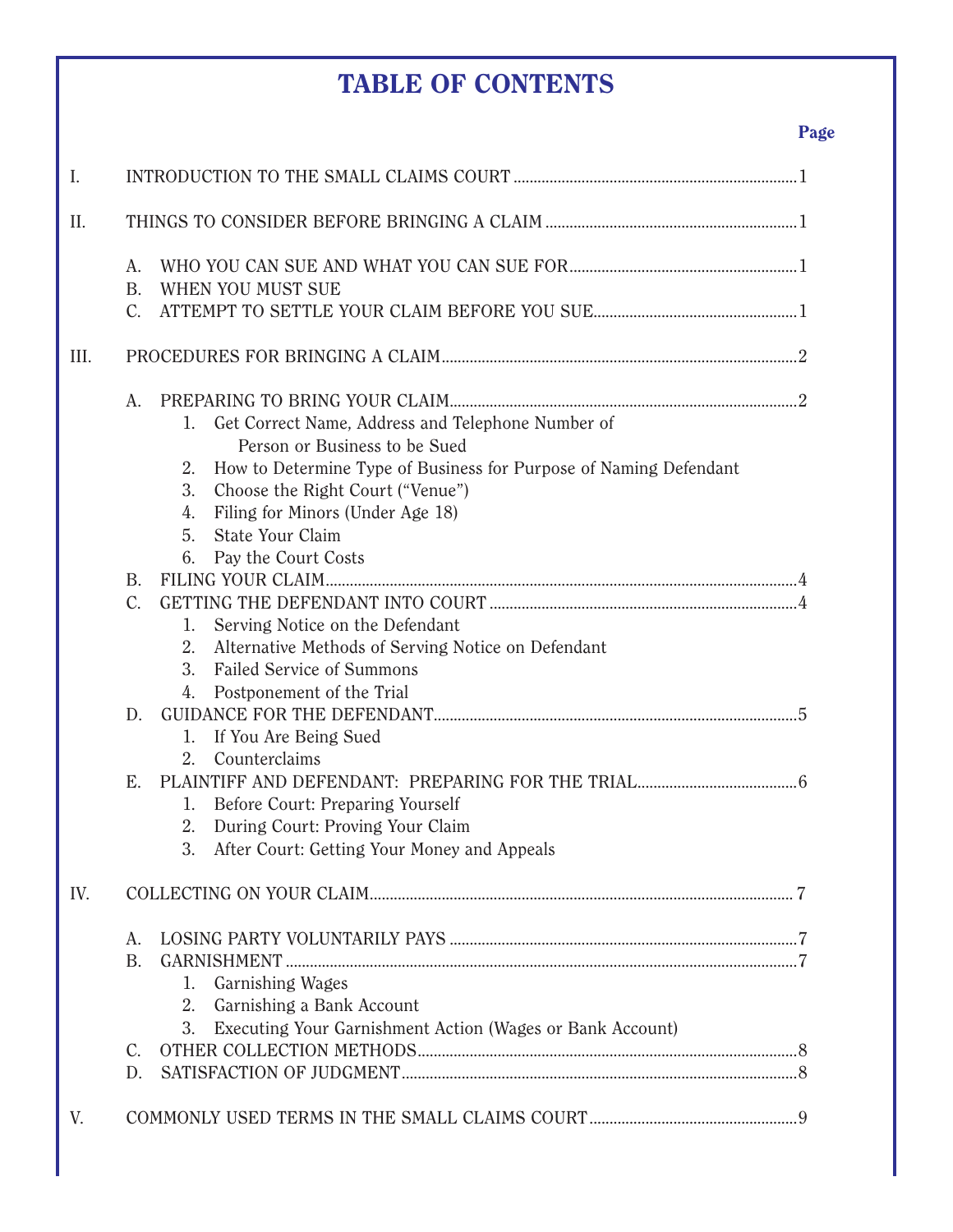## I. INTRODUCTION TO THE SMALL CLAIMS COURT

The small claims court is a division of the circuit court presided over by an associate circuit judge. The small claims court is a people's court and was established to help people handle their small cases without an attorney. The clerks are there to help prepare the proper papers to file a claim and, if you win, to help collect your money. However, if you feel you cannot adequately represent yourself and protect your own interests, you may retain an attorney to assist you. For those who are unable to pay for legal assistance and are eligible for legal aid, the legal services project in your area may be able to help.

Small claims proceedings are informal in nature. You must fill out all required forms and present your own evidence in court. There are no jury trials. While the small claims court system was designed to settle uncomplicated disputes, filing and winning a claim as well as collecting your money can be far from uncomplicated. There are specific rules that must be followed if you are to succeed on your claim. This handbook is designed to introduce you to many of those rules and to assist you in pursuing your claim in small claims court.

# II. THINGS TO CONSIDER BEFORE BRINGING A CLAIM

#### A. WHO YOU CAN SUE AND WHAT YOU CAN SUE FOR

Any person or business with a civil claim that DOES NOT EXCEED \$5,000.00 may bring a suit in small claims court. The \$5,000.00 limit does not include court costs and interest on the \$5,000.00 which the judge may award you. You may still file a claim if the amount exceeds \$5,000.00. However, if you choose to do this, you give up your right to claim any amount exceeding \$5,000.00 both in your present suit and in any other claim involving the same person or business and the same issues.

You can only file a claim in small claims court against someone who owes you money; you may not file a claim against a person who owes someone else money. Furthermore, an assignee of a claim (i.e., a person or business that purchases or otherwise has the right to a claim) may not file in small claims court. You may file no more than twelve claims in small claims court in any calendar year. THE COURT CAN ONLY HANDLE CLAIMS FOR MONEY. Therefore, the court cannot force anyone to return property to you, nor can the small claims court be used by landlords to evict tenants. Furthermore, THE COURT IS NOT RESPON-SIBLE FOR COLLECTING THE MONEY THAT THE JUDGE MAY DETERMINE IS OWED TO YOU.

#### B. WHEN YOU MUST SUE

Depending on the type of claim you are making, you have a certain amount of time in which to file the claim. This time limit is called the statute of limitations, and you must file your claim before the time period expires. The time period begins to run when the injury or damage occurs or when the injury or damage should have been discovered.

The time period allowed varies with different types of claims. Claims for personal injury or damage to your property and claims for money damages for breach of contract must be filed within five years. Claims to recover money for breach of a written promise to pay must be filed within ten years from the date of the breach of the written promise. The time periods for other types of actions vary, however, you generally have two years to file a claim. To be safe, you should file your claim as soon as possible.

#### C. ATTEMPT TO SETTLE YOUR CLAIM BEFORE YOU SUE

Pursuing a claim in court is a serious matter with unpredictable results. If you sue you may lose. Be sure you feel you can adequately explain and prove your claim to a judge. Even if you win, you are responsible for collecting the money from the defendant.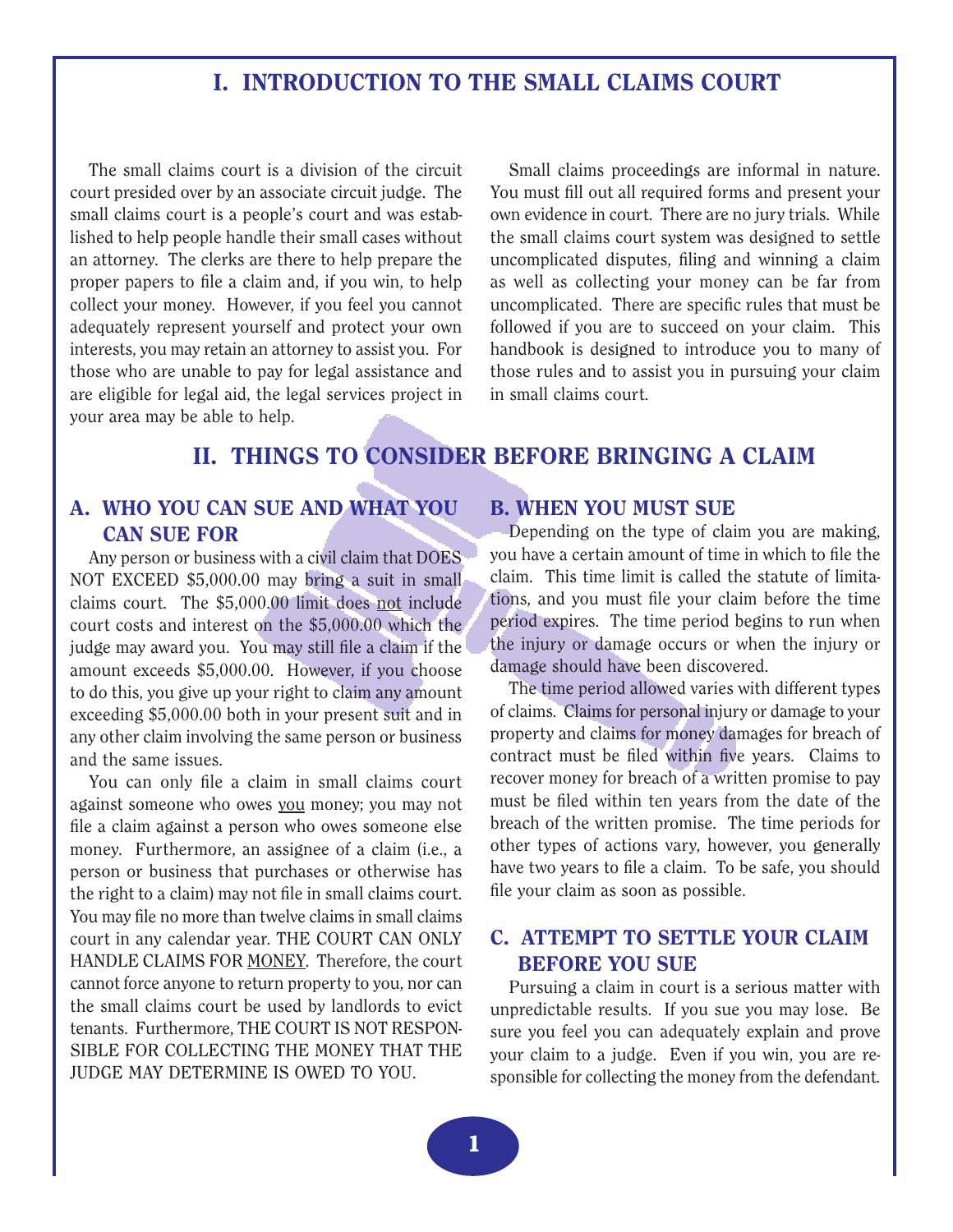(The defendant is the person or business you name in the claim.) If the defendant refuses to pay you voluntarily, you must use specific court procedures in order to compel your opponent to pay — THE SMALL CLAIMS COURT DOES NOT PAY YOU MONEY IF YOU WIN. Furthermore, the defendant may file a valid claim against you (a counterclaim) and the judge could decide that you owe the defendant money. The courts should be used as a last step to get what you think you are owed. If the court, in its discretion, decides that you are only suing in order to harass the defendant, your case may be dismissed, your court costs forfeited, and your access to the small claims courts barred for up to one year.

Given the difficulties of going to court, YOU SHOULD FIRST TRY TO SETTLE THE CLAIM. A successful settlement will save you the time and money you would have spent on going to court. Furthermore, if you are unable to settle, your attempts to do so may be looked on favorably by the judge. You can settle your case at any time before the case is heard by the judge or after it is heard if you and the defendant are willing.

One method of settlement is to confront the person you believe owes you money, explain why and how much is owed you, and request payment. This can be done in person, over the telephone or by writing a letter. (If you write the defendant, be sure to keep copies of all correspondence sent and received.) If you end up going to small claims court, you can use this written correspondence to show the judge that you have made reasonable attempts to settle the claim and that you are not suing just to harass the defendant.

If your dispute is with a business, there are consumer protection agencies in some areas that may assist you in settling your claim before you sue. One such agency is the Better Business Bureau in your area which often acts as a mediator to settle claims by agreement between both sides in the suit. If this settlement is unsatisfactory, you do not have to accept it. An additional agency you might want to report your problem to is the Consumer Protection Division of the Missouri Attorney General's Office at 1-800- 392-8222.

If you settle your dispute after you have filed your action but before going to trial, be sure to notify the clerk, or your case may be dismissed. If your settlement is not to be paid immediately, you should put the agreement in writing in the form of a judgment, signed by the parties and filed with the court. If the defendant then fails to pay, you can file an appropriate action in court to collect your money. (See Section IV, Collecting on Your Claim.) The defendant should be sure that the plaintiff files a "Dismissal" form if the defendant pays the judgment before the court hears the case. If the plaintiff does obtain a judgment and the defendant pays this amount, the defendant should be sure that a "Satisfaction of Judgment" is filed with the court.

# III. PROCEDURES FOR BRINGING A CLAIM

#### A. PREPARING TO BRING YOUR CLAIM

If efforts to settle your claim have failed, there are a number of things you should do before going to the courthouse to file your claim in small claims court. Remember, if you have any questions, ASK THE CLERK OF THE COURT.

Get Correct Name, Address and Telephone Number of Person or Business to be Sued: To begin with, be sure that the person you want to sue is the one who actually injured you or owes you money. It is essential that you name the defendant properly. If you do not have the <u>correct legal</u> name of the person or business you want to sue, your case may be dismissed by the judge or you may not be able to collect your judgment. In addition, the defendant's correct address is also essential. The court notifies the defendant of the suit by certified mail, and the address is also important for you in determining the proper court in which to file your claim. It is your responsibility to obtain this information.

As a general rule, there are three types of plaintiffs and defendants. The following are examples of how each must be listed on a small claims petition: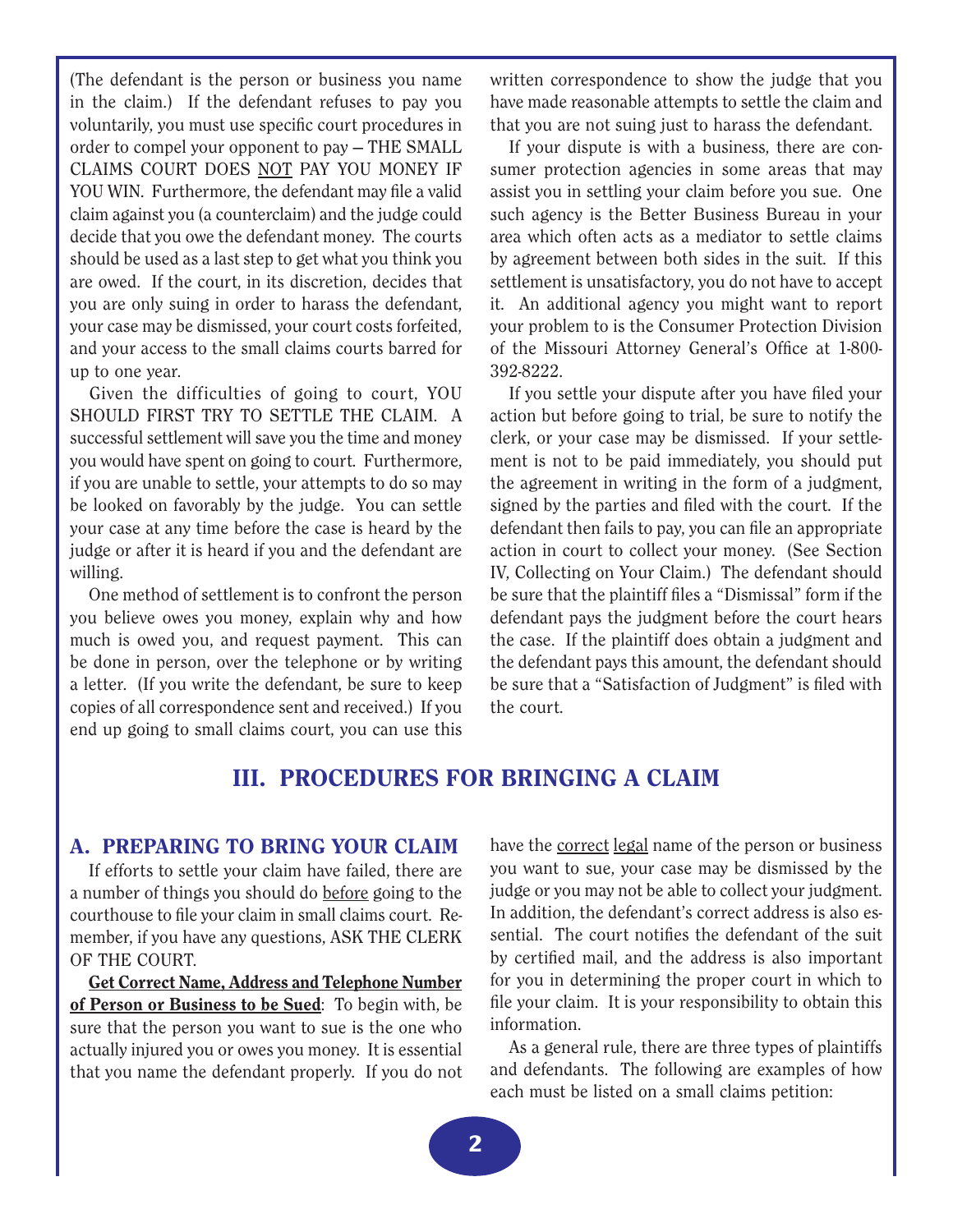For individuals, use their full name. For example, "John Doe" not "J. Doe."

For unincorporated businesses or partnerships, use the following: "Name of Owner d/b/a the Name of the Business." For example, "John Doe and James Roe  $d/b/a$  Roe's Tractor." If the business is unincorporated but is a partnership, you must find out who the partners are. You must sue and serve notice on EACH PARTNER INDIVIDUALLY (d/b/a means "doing business as").

For a corporation, use the correct business name. For example, "Doe's Tractor, Inc." You must also have the name and address of the Registered Agent of the corporation. The agent is the person who will receive the summons (notice of the suit filed). In addition to the name of the agent, the officers of the business may be named in the claim.

How to Determine Type of Business for Purpose of Naming Defendant: To determine whether the business you are dealing with is incorporated, unincorporated, or is a partnership, call the Secretary of State's Office in Jefferson City at (573) 751-4153, in Kansas City at (816) 889-2925, or in St. Louis at (314) 340-7490 (information about business ownership may also be available through the Occupational Licenses office at your City Hall). Ask them if the business is incorporated and for the correct business name. If it is incorporated, ask for the name of the registered agent's name and address. If it is not incorporated or is not listed with the Secretary of State's Office and you know the name of the owner, list the name of the business as shown above. If the business is a partnership, ask if the Office can assist you in finding the names of the individual partners. The Secretary of State's Office will provide this information over the telephone free of charge or you can send \$10.00 and a written request for this information to: Corporation Information, Secretary of State's Office, 615 East 13th Street, Room 513, Kansas City, Missouri 64106, or in Jefferson City, to Secretary of State, State of Missouri, 600 W. Main, P.O. Box 778, Jefferson City, Missouri 65102. Be sure to bring the answer you received from the Secretary of State with you when you go to the courthouse to file your claim. The clerk can assist you in determining what name to put on the summons.

Choose the Right Court ("Venue"): You must choose the correct court in which to file your claim. If you file in the wrong court, you will have to refile in the right court and pay the filing fee again. You have a number of courts to choose from, but CHECK WITH THE CLERK to be sure you are in the right court and the right county. A claim can be filed in the small claims court:

in the county where the defendant lives. If the plaintiff is suing more than one defendant on the same claim, filing is proper in the county in which at least one of the defendants lives;

in the county where the transaction occurred that is the basis of your claim;

in the county where the plaintiff lives and the defendant may be found in that county (i.e., the defendant works in that county or has other regular business there);

in any county where the defendant has an office if the defendant is a business; or

in the county of the registered agent of a business.

The safest choice is to file your claim in the county in which the defendant lives, because there is no question you have filed in the correct court.

Filing for Minors (Under Age 18): If you are under the age of 18 you may still file a claim, but you must also bring someone over the age of 18 with you to the courthouse when you go to file your claim and when you go to trial. This person must be willing to act as your "next friend" (the person who will formally act in court for you). The clerk of the court has all the appropriate forms for this procedure and can answer your questions.

**State Your Claim:** Be prepared to state your claim as simply and as precisely as possible on the form provided by the clerk. For example, "I paid Mr. Doe \$200.00 for plumbing work, and he never did the work." Generally, you should ask for the amount of money you spent or lost because of the claim. Receipts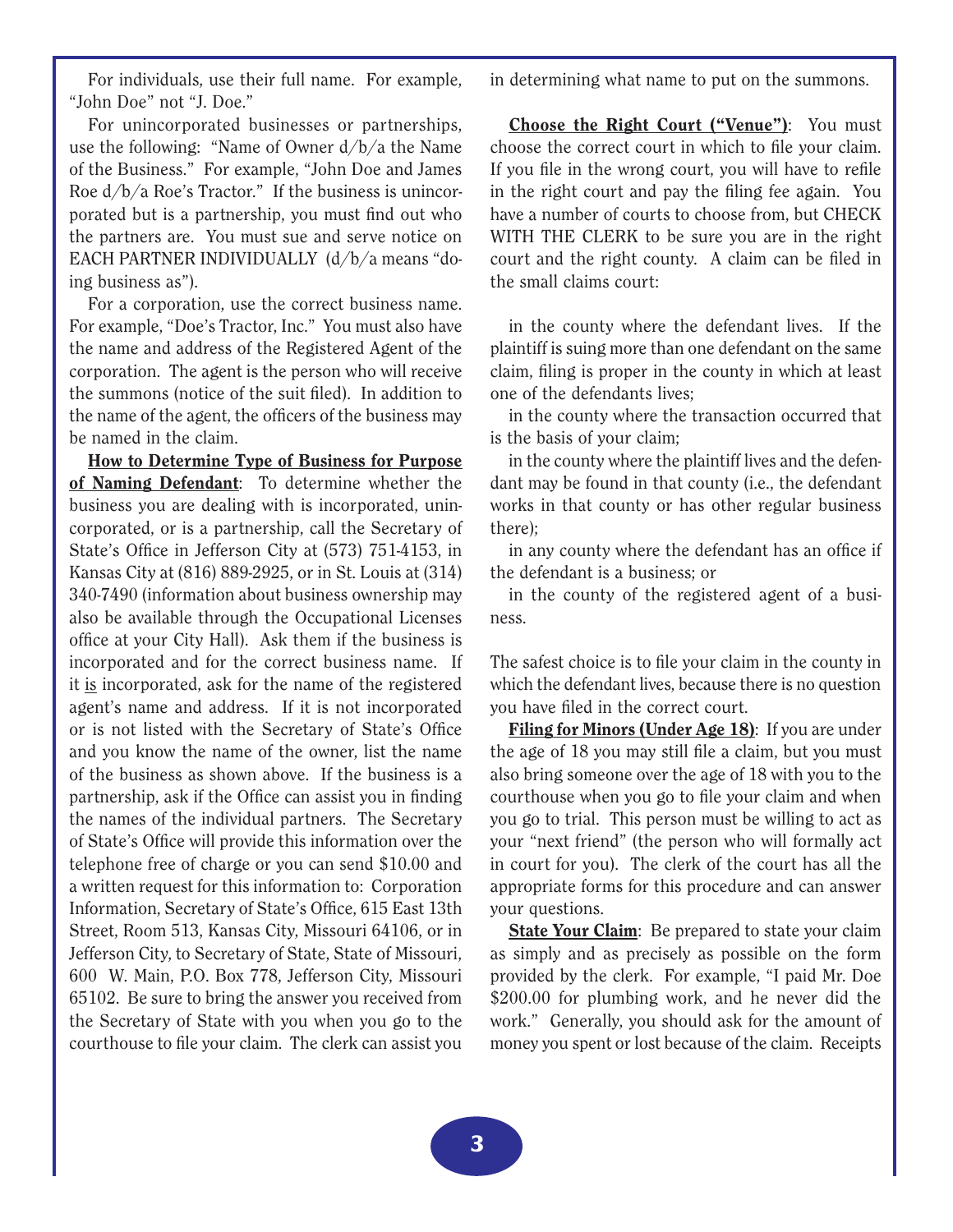and other similar documents can be very helpful in determining the amount of money you are owed. If you have difficulty with wording your complaint, the clerk can assist you.

Pay the Court Costs: When you go to the courthouse to file your claim, you should have enough cash to pay the filing fee and to pay for one certified letter for each defendant. Some courts only accept cash. As of October 2011, the cost of a certified letter was \$5.59, but check with your post office. The filing fee ranges from \$5 to \$35 plus the cost of mailing a certified letter, depending on the circumstances. Contact the county clerk's office to learn the precise charges.

Be prepared to pay costs in addition to the filing fee and certified letter. For example, if you are unable to serve the defendant with notice of your claim by certified mail, you will have to pay additional costs for the Sheriff or another special process server to serve the defendant.

If you are unable to pay the filing fee, you must ask the judge to let you file without paying the fee, and you must show the judge that you are too poor to pay. One way to show the judge is to file a written statement or "affidavit" with the court stating specifically that you have a good claim and why you cannot afford to pay the fee. You must be very poor to file a claim without having to pay the fee.

#### B. FILING YOUR CLAIM

After collecting all of the required information and selecting the right court as discussed in SECTION A above, you should be ready to go to the courthouse to file your claim. Go to the courthouse, locate the associate division or small claims court, and ask for the clerk who works in small claims court. In addition to providing you with helpful information, the clerk of the court will help you fill out the required forms and tell you what you need to do for your trial. All the necessary forms for filing a small claims case are provided by the court. Your claim will be filed in the form of a petition. You are the "plaintiff." You must properly identify yourself on the petition and sign it. If one or more people are joining you in the claim,

each person must be named as a plaintiff and sign the petition.

When you file your petition, or shortly thereafter by mail, you will receive a copy of your petition containing the case number, court date, time of hearing, and division in which your case will be heard.

Mailing in your petition, rather than filling it out in person at the courthouse, is not recommended. However, if you do mail in your petition, you should mail all copies of the petition back to the court, along with a stamped, self-addressed envelope so the court can return a copy to you. Before mailing, you should make a copy of all documents in case they are lost or destroyed. Be sure the form is legible and signed by all the plaintiffs if there are more than one.

#### C. GETTING THE DEFENDANT INTO **COURT**

Serving Notice on the Defendant: After you have filed your claim, the court will mail a notice to the person you have sued (the defendant). This is the summons. The summons is sent by certified mail, and the defendant receives it by signing for it. This notice will state the date and time the defendant is to come to court and will be attached to a copy of the petition you completed and filed with the court. (This is why you need the defendant's correct address.) If the defendant signs for the letter, you will need to be in court on the date set by the court ready to present your claim. The defendant must receive the summons at least ten (10) days before your court date. Therefore, you should check with the court to find out if the defendant has acknowledged receipt of the summons. This should be done before your court date in order to provide time for you to arrange an alternative method of service.

Alternative Methods of Serving Notice on Defendant: If the defendant does not sign for the letter, you may need to have the notice served by a process server, such as the sheriff or a court official, which will cost you an additional fee. This is called "personal service," and it means that a court official hands the summons to the defendant or a member of his or her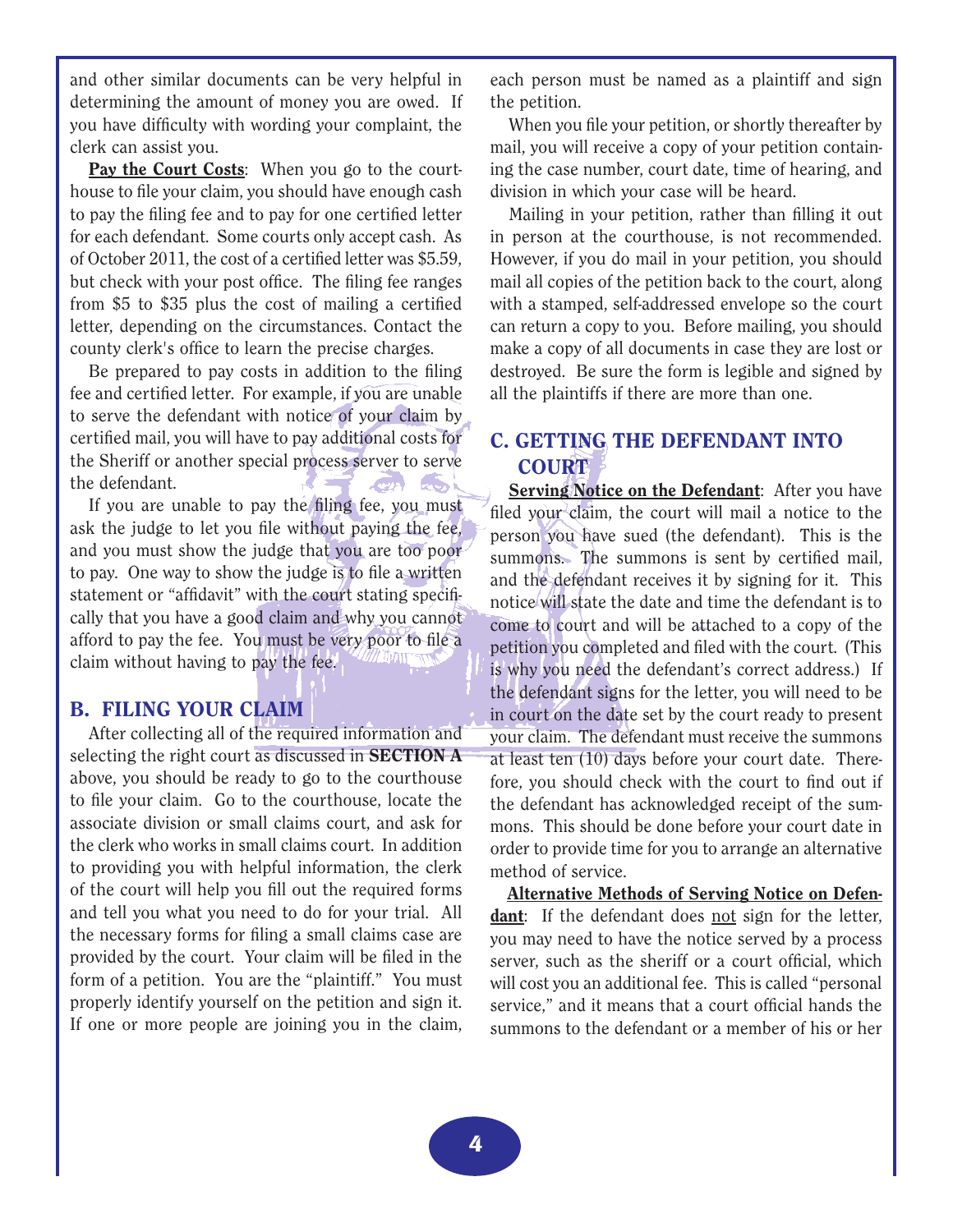immediate family over the age of 15. While this type of service can be quite expensive, personal service is usually more reliable. Ask the clerk for information and assistance on arranging for personal service. Also, remember to bring the fee in cash to pay for this service and to avoid further delay.

Failed Service of Summons: In the event you are unable to get a summons served on the first attempt, ask the clerk to issue a second summons or an "alias summons." The second summons will require payment of additional fees and it may or may not result in successful service. You should consider the likelihood of obtaining service before spending additional money or pursuing the claim.

**Postponement of the Trial:** For good cause, a trial may be postponed by the judge. Such a postponement is referred to as a "continuance."

#### D. GUIDANCE FOR THE DEFENDANT

If You Are Being Sued: If you have received notice in the mail that you are being sued, DO NOT THROW IT AWAY. Be sure you understand it and bring it to court. If you do not appear on the day and time stated in the summons, THE JUDGE MAY ISSUE A DEFAULT JUDGMENT ORDERING YOU TO PAY THE PERSON WHO IS SUING YOU. After receiving the summons, if you believe you owe the plaintiff some but not all of the money claimed in the petition, you may try to settle the claim. If you do settle, be sure to put the agreement in writing and file it with the clerk of the small claims court. If you are unable to settle with the plaintiff or do not agree that you owe the plaintiff any money, prepare to go to court and present your side of the story. You may bring an attorney if you feel you need one to protect your rights. If you are under the age of 18, you may need to have a guardian appointed for the purpose of defending you in the action. Ask the clerk if you have any questions.

Counterclaims: If you think you have a claim against the person who is suing you, you may make this "counterclaim" against the plaintiff at the same time you are being sued. The defendant does not have to pay the filing fee but must pay for the cost of mailing the counterclaim to the plaintiff. Some counterclaims must be filed with the court within ten (10) days after you receive notice that the plaintiff has sued you, and others may be brought at any time up to and including the time of the hearing. Check with the clerk about when you must make your counterclaim. There are two types of counterclaims:

Counterclaim Arising Out of the Same Transaction: This is a claim that arises from the same transaction, occurrence, or set of facts as the plaintiff's claim. After receiving the summons, you may go to the clerk and file your counterclaim on forms provided by the clerk or the counterclaim may be raised at the hearing.

If you go to the clerk to file your counterclaim, go before the date of trial, and the clerk will assist you in filling out a form called "Counterclaim Arising Out Of Same Transaction." You should bring a stamped envelope to the clerk to use for mailing the counterclaim to the plaintiff. If your counterclaim is filed within ten (10) days of the trial date, the court is likely to postpone the case until a later date.

During the trial, if the defendant or judge discovers a counterclaim against the plaintiff arising out of the same transaction, the claim may be decided at the trial or at a separate hearing. If the defendant does not want to have the counterclaim decided in the present trial, only the plaintiff's claim will be decided. The defendant may then file a claim at a later date. The plaintiff may either agree to have the counterclaim decided immediately or have the trial postponed to allow the plaintiff an opportunity to prepare a defense to the counterclaim.

Counterclaim Arising Out of a Different Transaction: This is a claim which did not arise out of the same transaction, occurrence or set of facts as the plaintiff's claim. If you wish to have this counterclaim tried at the same hearing as the plaintiff's claim, you must see the clerk within ten (10) days of receiving your summons and file your counterclaim on forms provided by the clerk. The clerk will assist you in completing a "Counterclaim Not Arising Out Of Same Transaction" form. If you fail to file your claim within ten (10) days of RECEIVING THE SUMMONS, you will have to bring a separate suit at a later date in which you will be the plaintiff. Like the other type of counterclaim, you must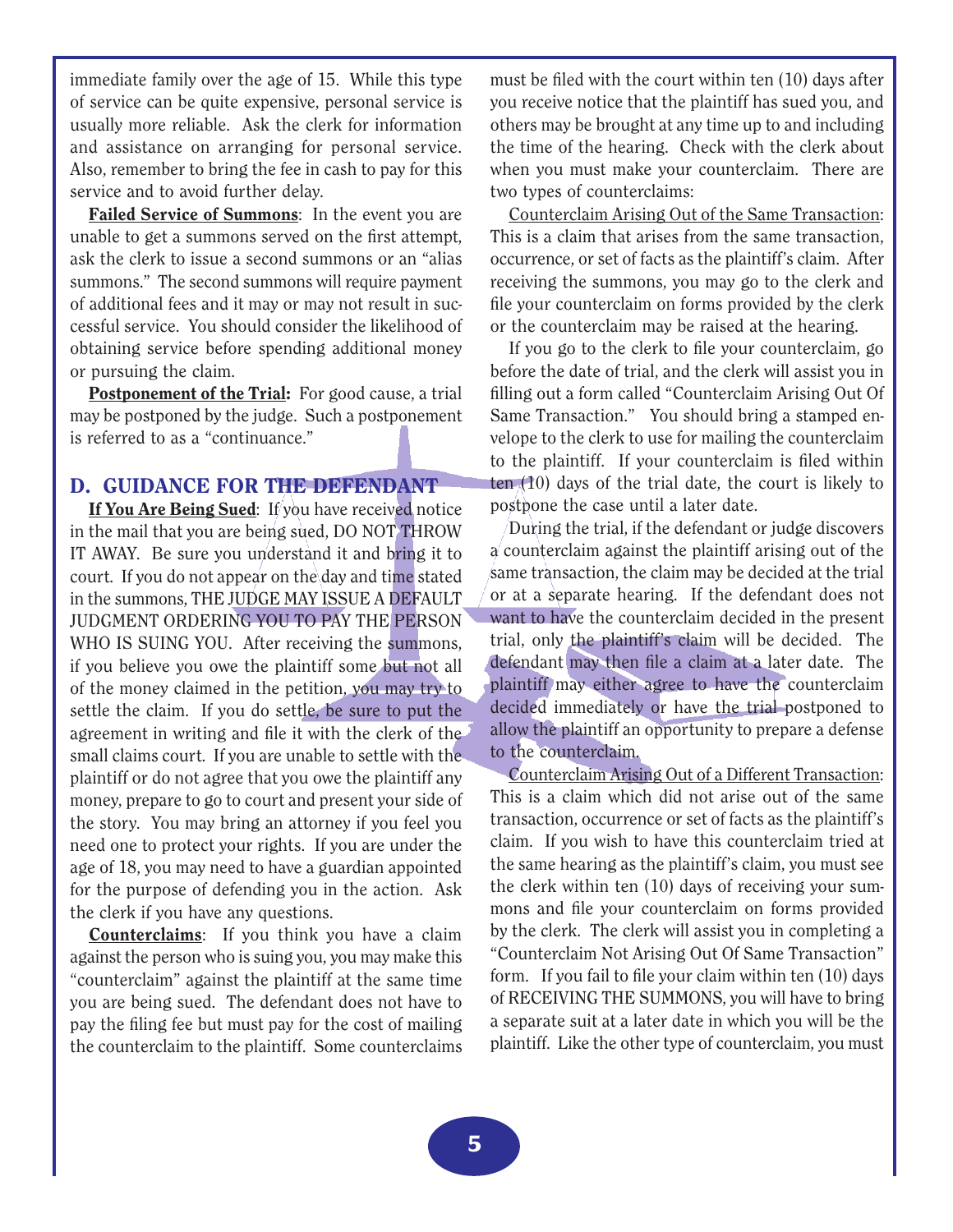file this counterclaim at least ten days before the trial date on your summons if your counterclaim is to be heard on that same trial date.

Note on Counterclaims Over \$5,000.00: For both types of counterclaims, if the defendant's counterclaim is over \$5,000.00, both the defendant and the plaintiff must agree to have it heard in the small claims court. If one or both do not agree, the defendant will have to bring the claim in a separate action in the appropriate division of the court. If, however, the defendant's counterclaim is over \$5,000.00, the counterclaim may still be heard in the small claims court, even if the plaintiff does not agree to it, but the defendant gives up any right to recover more than \$5,000.00.

#### E. PLAINTIFF AND DEFENDANT: PREPARING FOR THE TRIAL

Here are some suggested guidelines to consider that will assist you in pursuing your claim, whether you are a plaintiff asking for money in a petition, a defendant asking for money in a counterclaim, or a defendant claiming that you owe the plaintiff nothing:

#### Before Court: Preparing Yourself:

Mark your court date on a calendar which you look at often. On the day you were told your claim would be heard, BE THERE. IF YOU MISS YOUR COURT DATE, YOUR CASE MAY BE DISMISSED. If you fail to show up and your case is dismissed, you cannot refile your claim in small claims court.

Get together everything you need, such as books, papers, documents, receipts, cancelled checks, photographs, etc., and put them in the order that you need for presentation to the court. Bring anything that you think will help you in proving your claim to the judge.

Make sure all witnesses necessary for you to prove your case are in the courtroom on time. If you have a witness who does not want to come to court, you have the right to "subpoena" the witness, which is a legal method used to require that person's presence. The clerk will issue the subpoena at your request. It must be personally served before your court date on the witness by you or someone over age 18. (This is different from the summons to the defendant which must be served by a court official or special process server.) There may be a small additional fee for this service.

Be prepared, by making notes to yourself or otherwise, to give details of your claim to the judge as he or she questions you about it.

If you have the opportunity, sit in on a session of the small claims court to familiarize yourself with the process. Also, it might be a good idea to practice your presentation before you go to trial.

Remember, at any time before the case is heard by the judge, you and the other party can settle your claim. If you settle, notify the clerk as soon as possible. Also, you should put the settlement agreement in writing and file it with the clerk so that you may enforce it in court if the other party later refuses to pay.

Either party can ask the judge for a continuance, a postponement of the trial date, if they will not be ready for trial at the date set. The better the reason for not being ready for trial, the more likely the judge will grant a continuance. You should show the judge you have done everything you could to be prepared for trial. In addition, you should notify the other party that you will be asking for a continuance. If a continuance is granted, you should then notify the other party of the new court date.

#### During Court: Proving Your Claim:

Be there early. If you are not there when your case is called, it can be dismissed, postponed to another day, or decided without you.

When your case is called, walk to the front of the court. You will talk to the judge who will ask you and your witnesses to tell your sides of the story. Show the judge your evidence as you tell your story rather than giving all the evidence at one time after finishing your presentation. The plaintiff and plaintiff's witnesses go first then the defendant and defendant's witnesses. It is suggested that you only address the judge and not argue with the judge or the other party. Do not interrupt the other party. Remember, you must only convince the judge you are right, not the other party. There are no juries.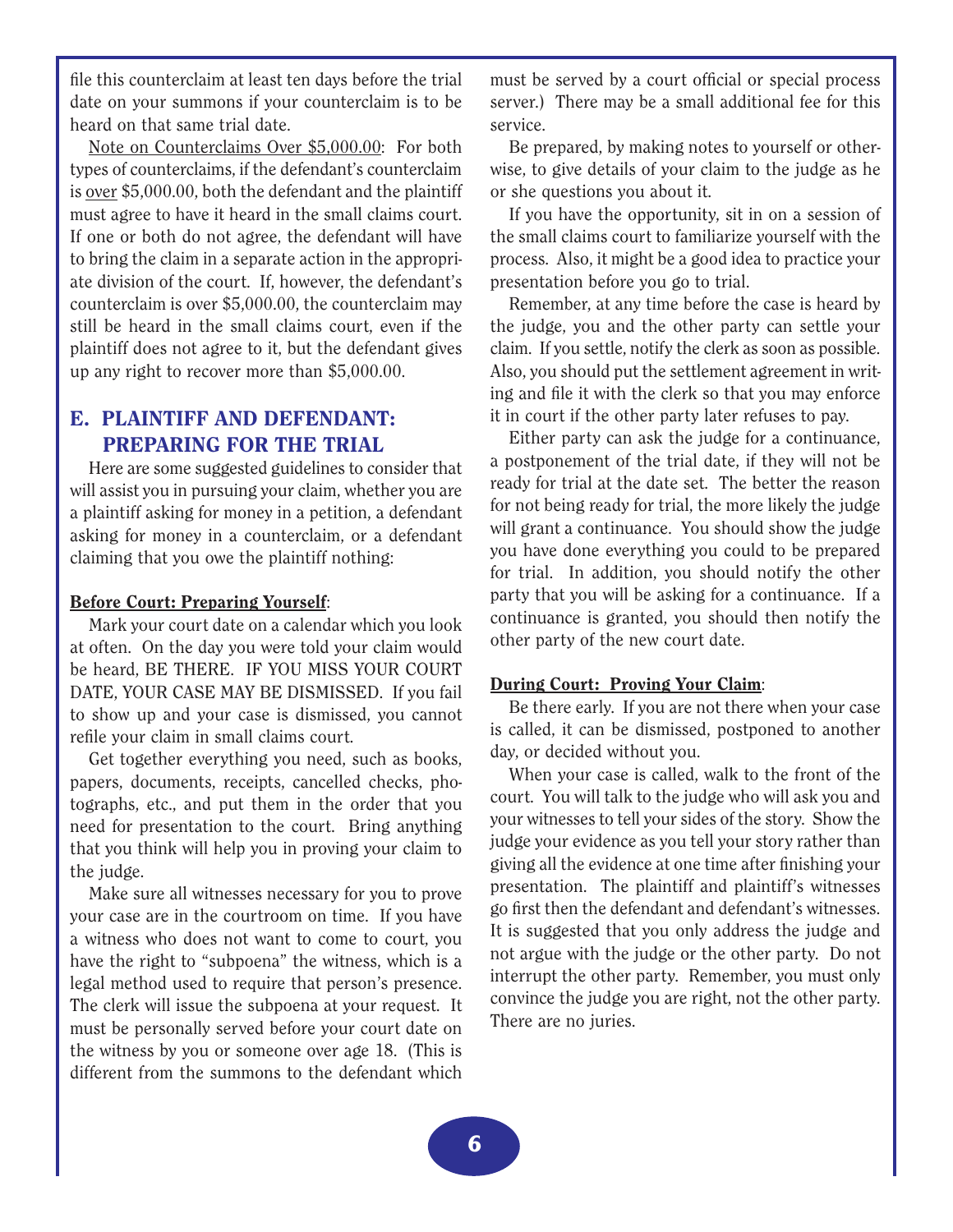Be courteous to both the judge and the other party. Have all your evidence (pictures, papers, estimates, witnesses, etc.) available to the judge. The burden is on you to prove your side of the story.

The judge will decide who is owed how much money. This may be done after hearing both sides, or the judge may wait to think about the case and then mail you the decision. Once the judge announces the decision, THE JUDGE CANNOT HELP YOU ANY FURTHER. Do not argue with the judge. It will do you no good. If you have any questions, please direct them to the small claims clerk who helped you file your claim. If you win, NEITHER THE JUDGE NOR THE CLERK WILL COLLECT THE MONEY FOR YOU.

#### After Court: Getting Your Money and Appeals:

Getting Your Money: If you win the case, YOU ARE RESPONSIBLE FOR COLLECTING THE MONEY THE JUDGE DECIDED YOU ARE OWED. THE JUDGE AND THE CLERK WILL NOT DO IT FOR YOU. See Section IV for information on collecting on your claim.

#### F. APPEALS

Both parties have the right to appeal the judge's decision and to have a completely new trial before a new judge or before a jury. You must pay another fee and file a form called "Application for Trial de Novo" within ten (10) days of the day the judge decided your case. The fee is likely to be significantly greater than the small claims court fee. The clerk can assist you with this process.

The new trial will be heard in the circuit division. Because the rules of the circuit division are more complicated and the judge and the clerk are not permitted to help you, it is advisable to seek the assistance of an attorney.

Even if the losing party appeals the case, the winning party can still try to collect the money. To prevent this while the case is being appealed, the losing party may post a bond with the court. Posting a bond is not necessary in order to appeal the decision. The clerk can assist you with this process.

### IV. COLLECTING ON YOUR CLAIM

After the judge has decided in your favor, and you have waited ten (10) days from the date the judge decided the case (losing party may not file an appeal after ten days), you may start trying to collect your money, if the losing party has not filed an appeal and posted a bond. If an appeal has been filed, but no bond has been posted, you may attempt collection. Check with the small claims court clerk to see if a bond has been posted. Remember, YOU ARE SOLELY RESPONSIBLE FOR COLLECTING YOUR MONEY. THE JUDGE AND THE CLERK WILL NOT DO IT FOR YOU. There are several ways to collect your money:

#### A. LOSING PARTY VOLUNTARILY PAYS

Whether the loser agrees to pay you in a lump sum or in installments over a period of time, an agreement between you and the losing party is the best and most efficient way to collect your money. You should attempt to arrange such an agreement, because collection procedures through the court cost money and will probably take longer. However, if you cannot agree on a method of payment or the losing party stops paying as originally agreed, you may start collection proceedings through the court on forms provided by the clerk. The clerk can assist you with this process.

#### B. GARNISHMENT

Garnishment is the most frequently used legal procedure to collect money in a small claims case. Under this procedure, an employer or other person holding money belonging to the losing party pays to the court the money owed to the winning party. (This employer, bank, or other person is called the "garnishee.") The court then pays the winning party.

To collect money this way, you must request the court to issue a garnishment, and you must pay a fee. Ask the clerk for assistance. You may file as many garnishment actions as you need in order to collect the entire amount you are owed. Be aware that the loser, a judgment debtor, has the right to certain legal exemptions from garnishment that may limit your ability to collect the debtor's money.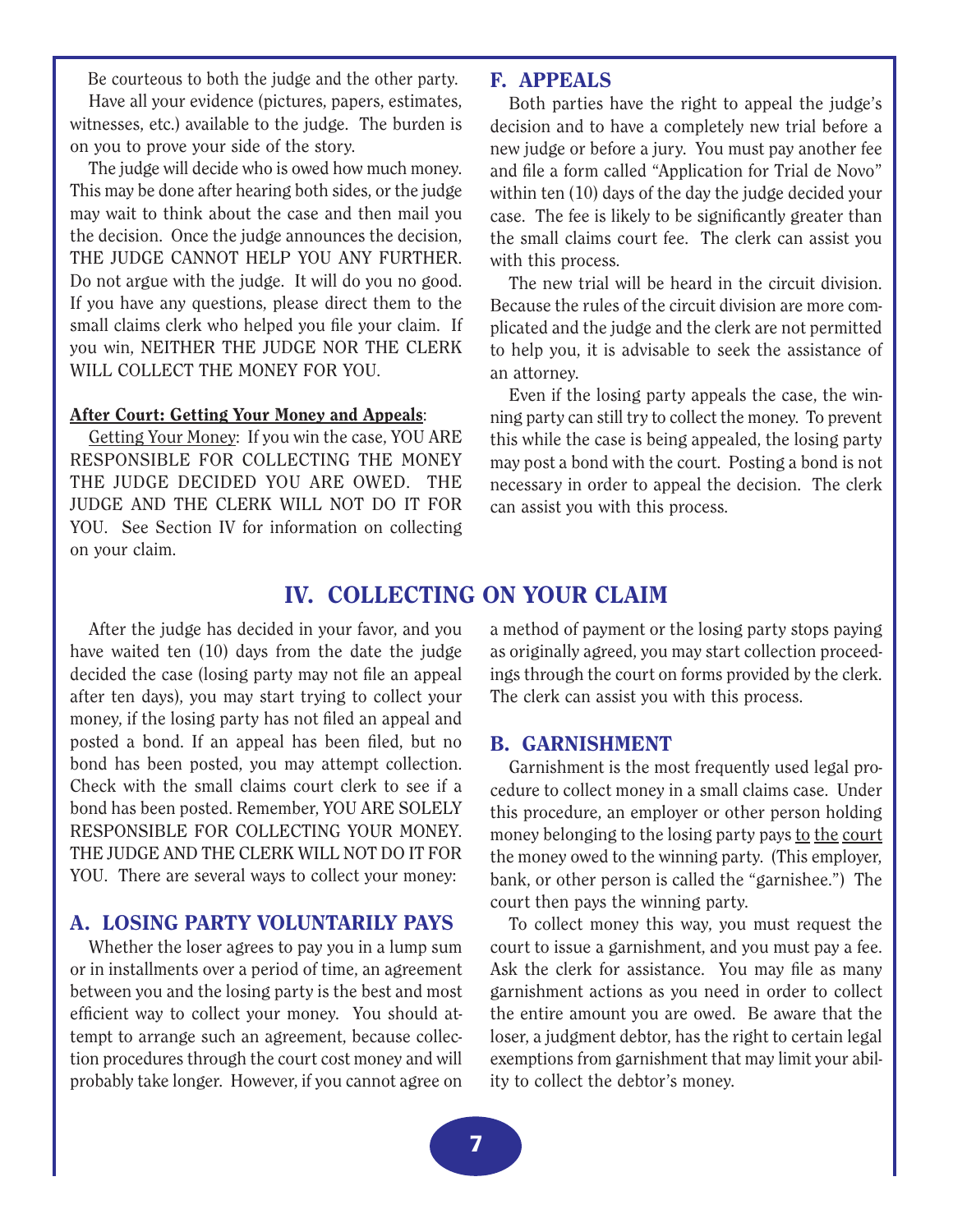In order to garnish, you must first locate some cash assets of the losing party in the State of Missouri. These are most easily found in the form of paychecks (wages) or bank accounts.

**Garnishing Wages:** Garnishing wages is the surest form of collection. To do this, you must find out the name and address of the losing party's employer. The following may be helpful in discovering this information: Talk to businesses or other persons who might know about the losing party but be careful not to harass the losing party; examine court records for more details of the losing party's background. Under this procedure, the employer, usually for a period of 90 days, collects a portion of the losing party's wages and sends the money to the court. The amount an employer can collect is set by law. If the losing party makes less than a certain amount of money, you may not be able to garnish his or her wages at all.

Garnishing a Bank Account: As with garnishing wages, to do this you must find out the name and address of the losing party's bank. The following may be helpful in discovering this information: A check or other record the losing party gave you might indicate where the party banks; a cancelled check you wrote to the losing party may reveal the name of the bank on the back of the check. Be aware that if the bank account has another name on it, such as the losing party's spouse, you may not garnish it unless the judgment is against the spouse as well. Under this procedure, the bank, usually for a period of 30 days, collects from the losing party's account an amount of money up to the total of the judgment, court costs and garnishment filing fee. The bank then sends the money to the court.

Executing Your Garnishment Action (Wages or **Bank Account)**: When you have located assets of the losing party (the judgment debtor), either wages from an employer or a bank account, the following instructions will assist you in collecting the money owed to you:

Request for Execution: Obtain from the clerk of the small claims court and complete the form called "Request for Execution, Garnishment, or Sequestration." Provide the name and address of the "garnishee," i.e., the bank or employer. Second, specify how long the execution is to "run," i.e., how long the bank or employer will withhold money owed the judgment debtor. The execution may run for not less than 30 days or more than 90 days (a garnishment against a bank account usually should be no longer than 30 days while a garnishment against wages should probably run at least 90 days). Ask the clerk if you have questions.

Return Date: The last day the Garnishee may withhold money from the judgment debtor is called the "return date." For instance, if you requested that your execution be returnable in 60 days, then the 60th day from the date the garnishment is issued is the return date. You should call the small claims clerk one week after requesting your garnishment to find out the return date.

Interrogatories: Before the garnishment will be issued, you must complete a portion of the "interrogatories" (i.e. questions) which are to be served on the garnishee. The small claims court clerk may provide you a set of interrogatories. This set of questions asks the garnishee exactly how much money has been withheld from the judgment debtor. The garnishee must answer these interrogatories and return one copy to you and one copy to the court within ten (10) days of the return date. If you do not receive the completed interrogatories from the garnishee by ten days after the return date, it is suggested you call the garnishee and see if there is a problem. If the garnishee refuses to comply, you may have to retain an attorney. At this point, the clerk can no longer help you.

#### C. OTHER COLLECTION METHODS

There are other court methods you can use to collect the money that is owed you. These methods are much more complicated than garnishment proceedings and will usually require the assistance of an attorney. Be advised that no judgment of a small claims court may be a lien on real estate.

#### D. SATISFACTION OF JUDGMENT

If you lose a small claims case and are ordered to pay a money judgment to the winner, once you pay the judgment in full, you should demand that the winning party file a "Satisfaction of Judgment" form with the court to verify that you have paid the winner in full satisfaction of the judgment. You may do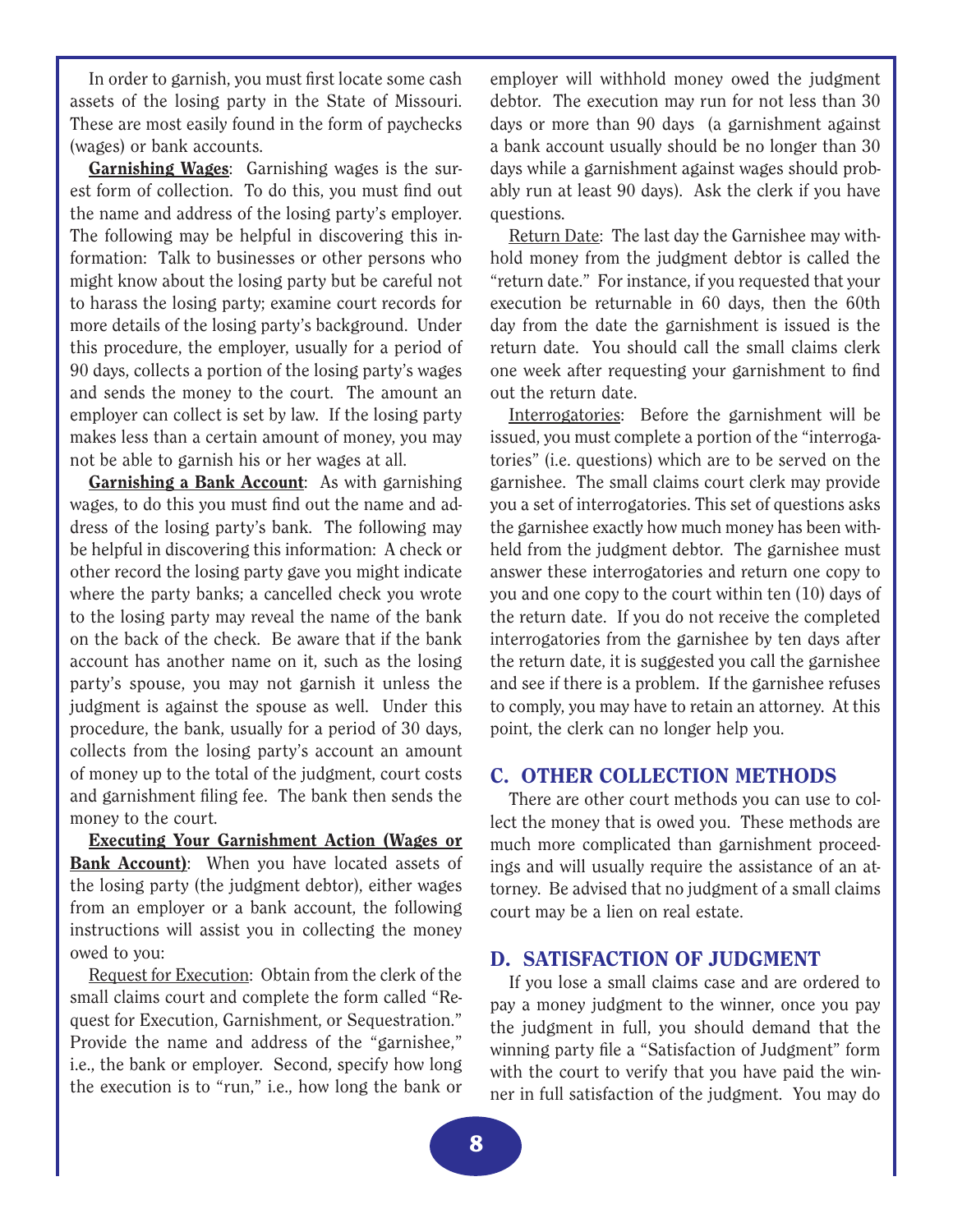this whether you paid the entire judgment voluntarily, through garnishment, or some other procedure. This is a good idea so as to prevent the plaintiff from attempting to sue you again or collecting again on the same claim.

### V. COMMONLY USED TERMS IN THE SMALL CLAIMS COURT

appeal — The process of asking a higher court to review the lower court's decision. An appeal of a small claims case is called a "trial de novo."

associate circuit court — The lowest level state court in Missouri which can hear claims up to \$25,000 in amount. The small claims court is a part of the associate circuit court.

**assignee**  $-$  A person or business that purchases or otherwise acquires the right to a claim.

bond — In small claims court, a deposit of money for the court to hold to prevent the winning party from collecting its money while the losing party appeals the case.

continuance — The postponement of a court hearing until a later date or time.

counterclaim —A claim presented by the defendant against the plaintiff.

default judgment  $-$  A judgment in favor of the plaintiff because the defendant failed to show up for the trial which the defendant had a duty to do.

defendant — The person against whom an action is brought.

docket —The court's list of all cases to be heard on a particular day.

execution — The legal process of enforcing a judgment.

**garnishee**  $-$  A third party, such as an employer or bank, who has money belonging to the losing party. The third party is ordered to give the money to the court rather than to the losing party.

garnishment — Process whereby the winning party is paid by a third party who owed that money to the losing party. Wages owed by an employer or deposits held by a bank are most commonly used.

judgment — The decision of the court.

**judgment debtor**  $-$  A person who owes money to someone else according to the decision of a court.

next friend — A person appointed to act formally for a minor in small claims court who is not the minor's regular guardian.

petition — A written request to the court.

**plaintiff**  $- A$  person who brings an action against another person.

**registered agent**  $-$  A person designated by a company to receive official documents for the company.

service — The delivery to a person of an official court document by an authorized court official.

special process server  $-$  A person appointed by the court to deliver official court documents, such as summonses, to people involved in a case.

statute of limitations —The time period in which one must file a claim.

subpoena  $-$  A legal method used to require someone, such as a witness, to appear in court if that person does not want to appear voluntarily.

summons — A document used to notify a party that a claim has been filed and that the party is required to answer the claim in court.

trial de novo — An appeal of a small claims case decision. A trial de novo is a new trial before a judge other than the one who originally decided the case.

#### If you have additional questions or for further information about local court rules, check with the small claims court clerk.